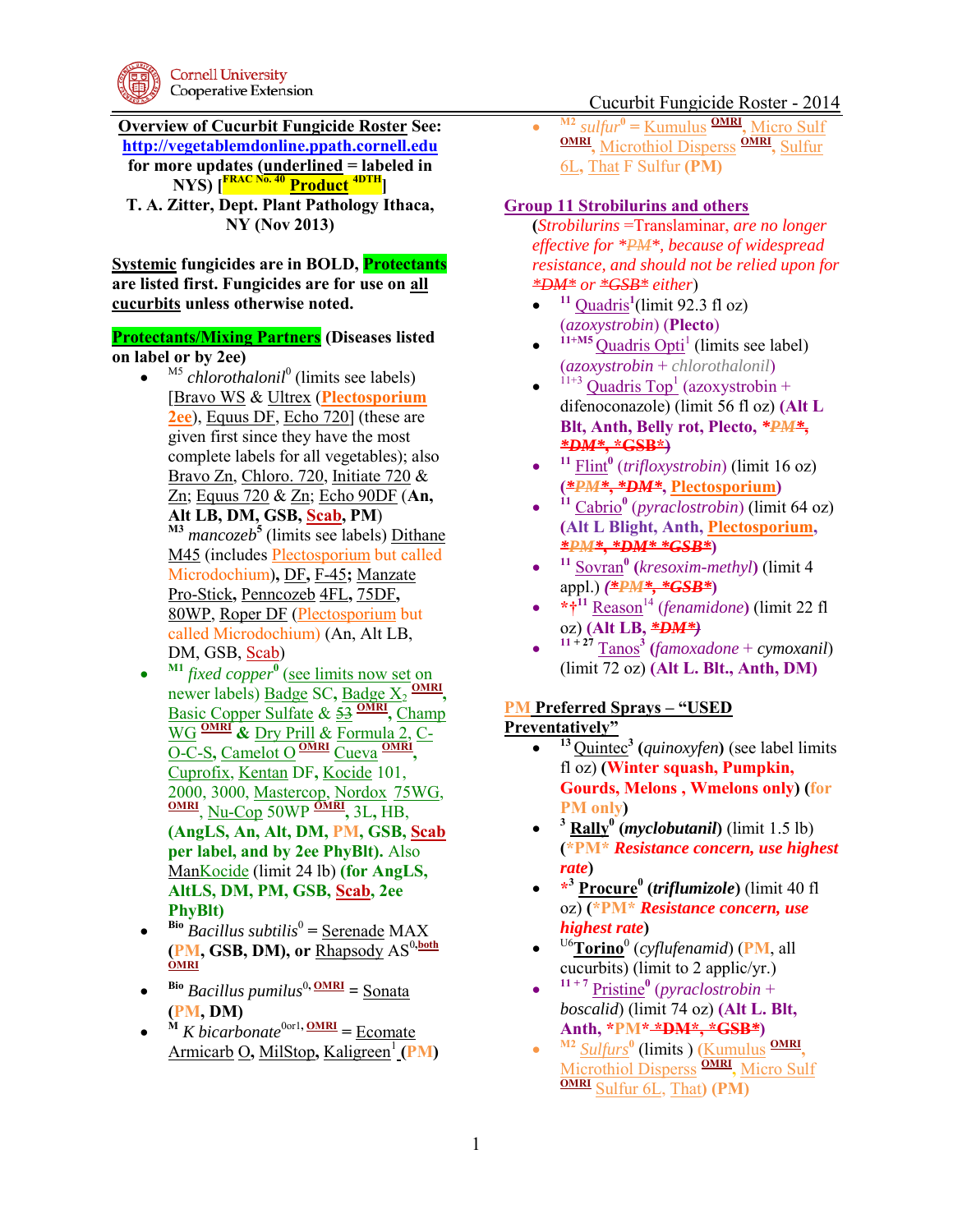

- $\bullet$ <sup>M</sup> Armicarb<sup>0</sup>, MilStop<sup>0, OMRI</sup>, Kaligreen<sup>1,</sup> **OMRI (PM)**
- $\bullet$ **<sup>M</sup>** Trilogy**0, OMRI** (*neem oil*), **(PM)**
- $\bullet$ <sup>M</sup> Mineral oils<sup>0</sup> (JMS Stylet Oil **OMRI**) **(PM)**

## **PM Alternative Sprays & Multiple Disease Control**

- $\bullet$ **3+9Inspire Super<sup>7</sup> (***difenoconazole* **+**  *cyprodinil***)** (limit 80 fl oz) **(PM, Alt, GSB, Septoria, Anthrac, Plectosporium)**
- $\bullet$  $\frac{9+12}{7}$ Switch 62.5WG<sup>1</sup> (*cyprodinil* + *fludioxonil***)** (limit 56 oz) **(Not on LI; only there for Onions and Strawberries) (Alt LB, GSB, PM)**
- $\bullet$ <sup>7</sup> Endura<sup>0</sup> (*boscalid*) (limit 26 oz) (Alt LB, GSB, Res PM and Suppr. only)
- $\bullet$  $1+$  Prot **Topsin M<sup>1</sup>** (OLP) (limits 2 lbs.) tank-mix with protect. (*\*PM\*, \*GSB\**, Anth, Belly rots (Rhiz and Fus)
- $\bullet$ <sup>7</sup> Fontelis<sup>1</sup> (*penthiopyrad*) (limit 67 fl oz) (PM, Altn, GSG, Sclerotinia stem rot)
- $\bullet$ 7+3 Luna Experience<sup>7</sup> (*fluopyram* + *tebuconazole*) (limit 34 fl oz) (PM, Altern LS, GSB, Belly rot, Anthracnose)
- $\bullet$ <sup>7</sup>Luna Privilege<sup>0</sup> (*fluopyram*) (limit 13.7 fl oz) (PM, GSB, Gray mold, Altern LS)
- $\bullet$  $7+11$  Luna Sensation<sup>0</sup> (*fluopyram* + *trifloxystrobin*) (limit 27.1 fl oz) (PM, Gray mold, Altern. LS, Anth)

#### **DM and Phytophthora Options (# = DM used "preventatively" or & = use "after disease is present")**

- $*^{22 + M3}$  #Gavel 75 DF<sup>5</sup> (limit 16 lbs.) (*zoxamide* + *mancozeb*)**, (Alt LS, DM, Fruit & Stem rot) (all cucurbits)**
- $*^{43}$  # & <u>Presidio</u><sup>2</sup> (limit 12 fl oz) (*fluopicolide*) (DM, Phytoph. Blt)
- **\* <sup>28</sup>#&Previcur Flex<sup>2</sup>** (limit 6 pts) (*propamocarb* + protectant), (DM, Pythium root rots)
- $\bullet$ **<sup>21</sup> #&**Ranman**<sup>0</sup>** (limit 16.5 fl oz) (*cyazofamid*), (DM, Phytoph.)
- $\bullet$ **11 + 27 #&Tanos<sup>3</sup> (***famoxadone* + *cymoxanil***)** (limit 72 oz) **(Alt LB, An, DM, Phytoph blt)**
- $\bullet$  $45+40$  Zampro<sup>1</sup> (*ametoctradin* + *dimethomorph*) (DM and Phytoph blight)

### **Others listed for DM and/or Phytophthora**

**<sup>27</sup> Curzate 60DF<sup>3</sup>** with protectant (DM)

Cucurbit Fungicide Roster - 2014

- $\bullet$ **M5 + 33** Catamaran **<sup>1</sup>(***phosphoric acid + chlorothalonil***)** (limit 50 pts.) **(**An, DM, GSB, Altern LS, Scab)
- $\bullet$ <sup>40</sup> <u>Revus</u><sup>0</sup> (*mandipropamid*) (limit 32 fl oz) (Suppression only for both DM and Phytop blight)
- $\bullet$ **<sup>40</sup> Forum<sup>0</sup> (***dimethomorph***)** (limit 30 fl oz), (DM, Phytoph)
- $\bullet$ **<sup>33</sup> Aliette12hrs (***fosetyl-Al***)** (limit 7 applic) (DM, Phytoph)
- \*<sup>†11</sup> Reason<sup>14</sup> (*fenamidone*), (limit 22 fl oz) (*\*DM\** only)
- $\bullet$ **4 + M5 Ridomil Gold** Bravo**<sup>0</sup> )** (limit see label) (*\*DM\** resistance concern)
- $\bullet$ <sup>33</sup> Agri-Fos<sup>0</sup>, \*Fosphite; Fungi-Phite, \*Kphite, Phostrol, ProPhyt, Rampart, \*Resist 57 (*phosphorous acid*) (limits see labels) (DM, Phytophthora)
- $\bullet$ <sup>M</sup> Prev-Am<sup>0</sup> (*borax*) (DM)

## **Scab Products on labels**

- $\bullet$  $^{M5}$   $\overline{Baro}$ <sup>0</sup> or OLP (limits see labels)
- $\bullet$  $^{M1}$  some coppers<sup>0, OMRI</sup>
- ManKocide (limit 24 lb)
- $\bullet$ <sup>M3</sup> mancozeb<sup>5</sup> (limits see labels)
- $\bullet$ <sup>4+M5</sup> Ridomil Gold **Bravo**<sup>0</sup> (limits see label)

# **OTHER Products (Pythium, White mold)**

- $\bullet$ **<sup>4</sup> Ridomil Gold<sup>0</sup> , <sup>4</sup>Twist<sup>0</sup>, Ultra Flourish (***mefenoxam***)** (see limits on label), (Pythium root rot)
- $\bullet$ <sup>Bio.</sup>Contans<sup>0</sup> (*Coniothyrium*) (White mold)

# **GREENHOUSE Usage (Specified on label)**

- $\bullet$ Bio Actinovate SP<sup>0</sup> OMRI (*S*. *lydicus*) Gr Hs drench or foliar application (Soilborne fungi and foliar fungi); Bio Actino-Iron <sup>OMRI</sup> (for soilborne fungi in Gr. Hs. potting mix)
- **\* <sup>28</sup>Previcur Flex<sup>0</sup> (***propamocarb* **+**  protectant**),** (*Pythium*, *Phytoph* see label)
- $\bullet$ <sup>3</sup> Procure<sup>0</sup> (triflumizole) (all) PM
- $\bullet$ <sup>17</sup> Decree<sup>0</sup> (*fenhexamid*) (Cucumber only) (Gray mold)
- $\bullet$  $Bio$  Serenade MAX<sup>0, OMRI</sup> (PM, GSB, DM)
- $\bullet$ **Bio** Sonata**0, OMRI (PM, DM)**
- $\bullet$ **Bio** Rhapsody  $AS^0$ , **OMRI** (PM)